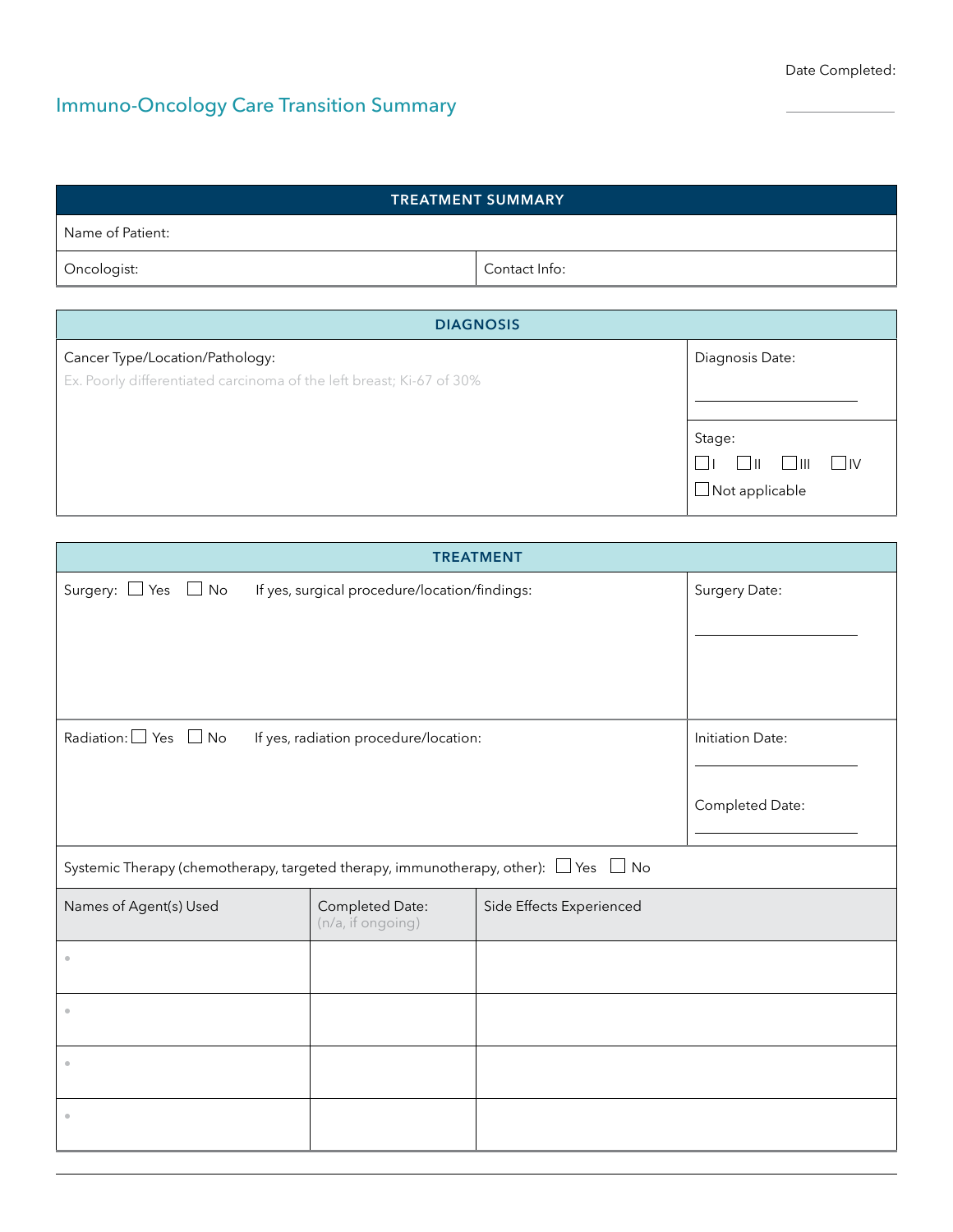| Clinical Trial?<br>Yes $\Box$ No<br>$\mathbf{L}$                                                        | Inititiation: _____________________ | Initiation and Completion Dates: (If treatment is ongoing, choose "Current")<br>Current |  |  |
|---------------------------------------------------------------------------------------------------------|-------------------------------------|-----------------------------------------------------------------------------------------|--|--|
| Clinical Trial Information: (Name/# of trial, expected f/u, study-specific contact names/numbers, etc.) |                                     |                                                                                         |  |  |
|                                                                                                         |                                     |                                                                                         |  |  |
|                                                                                                         |                                     |                                                                                         |  |  |
|                                                                                                         |                                     |                                                                                         |  |  |
| Persistent Symptoms or Side Effects                                                                     |                                     |                                                                                         |  |  |
| Yes<br>$\Box$ No If yes, explain below, including current management strategy and/or recommendations    |                                     |                                                                                         |  |  |
| Symptom/Side Effect                                                                                     |                                     | Strategy/Recommendation                                                                 |  |  |
| • Ex., pain from bone metastases                                                                        |                                     |                                                                                         |  |  |
|                                                                                                         |                                     | · Ex., Continue steroidal treatment and radiation.                                      |  |  |
|                                                                                                         |                                     | $\bullet$                                                                               |  |  |
|                                                                                                         |                                     |                                                                                         |  |  |
| $\bullet$                                                                                               |                                     | $\circ$                                                                                 |  |  |
|                                                                                                         |                                     |                                                                                         |  |  |
| $\bullet$                                                                                               |                                     | $\bullet$                                                                               |  |  |

| Need for Ongoing (Maintenance) Treatment for Cancer $\Box$ Yes $\Box$ No $\Box$ Unknown If yes, answer below: |                   |
|---------------------------------------------------------------------------------------------------------------|-------------------|
| Agent                                                                                                         | <b>Start Date</b> |
|                                                                                                               |                   |
|                                                                                                               |                   |
|                                                                                                               |                   |
|                                                                                                               |                   |

# **SIDE EFFECT MONITORING**

While most side effects from immunotherapy present within a few months, some may not present for up to several years after treatment discontinuation. In addition, some symptoms may appear to be connected to a different treatment or condition, while they may actually be serious side effects from immunotherapy.

# Possible side effects for immunotherapy include:\*

- Gastrointestinal: Diarrhea, colitis, acute pancreatitis
- Pneumonitis: Inflammation in the lungs
- Dermatologic: Rashes and itchiness
- Endocrine: Diabetes, thyroid
- \**This is only a partial list. See guidelines below for definitive list.*
- Musculoskeletal: Arthralgia, arthritis
- Cardiovascular: Pericarditis, myocarditis, arrhythmia
- Kidney infections

Notify the oncology care team if any new signs or symptoms develop, including severe fatigue, headache, rash, cough, shortness of breath, chest pain, abdominal bloating, change in bowel pattern, weight loss, vision changes or eye pain, severe muscle weakness, severe muscle or joint pains, and/or mood changes.